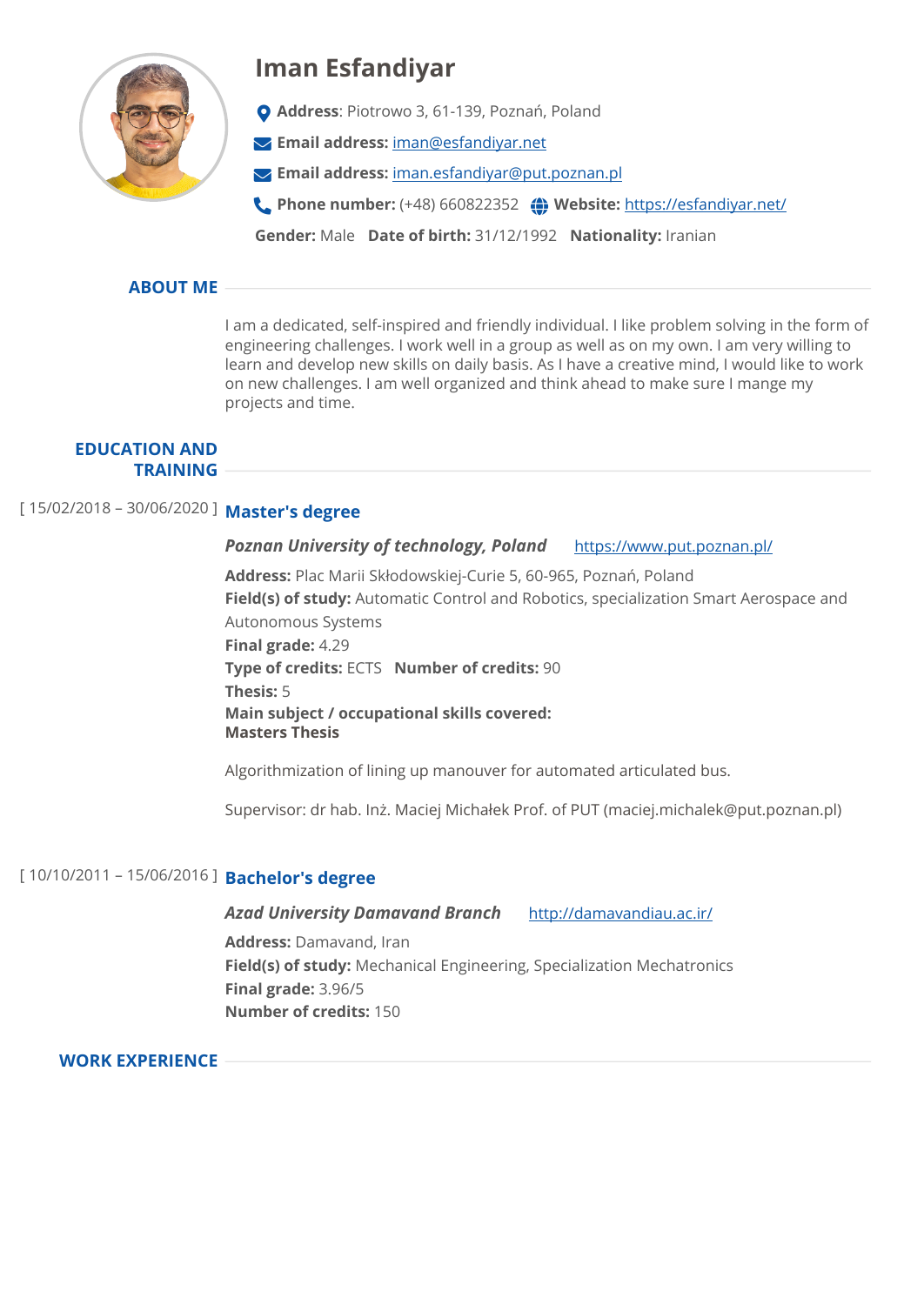# [ 15/10/2021 – Current ] **University teaching assistant**

### *Poznań University of Technology*

**City:** Poznań **Country:** Poland **Main activities and responsibilities:**  Conducting information engineering laboratory Teaching C++ programming

# [ 01/07/2021 – Current ] **Robotic engineer**

#### *Rogoż Sp. z o.o.*

**City:** Poznan

**Country:** Poland

**Email address:** [i.esfandiyar@rogozpolska.pl](mailto:i.esfandiyar@rogozpolska.pl)

**Main activities and responsibilities:** 

- Autonomous drone R&D sub-team leader ◦
- Flight simulation, motion planning, control system developer

# [ 01/10/2019 – 30/06/2021 ] **University research assistant**

#### *Poznań University of Technology*

**City:** Poznań

**Country:** Poland

#### **Main activities and responsibilities:**

- Design and develop Advanced driver-assistant system for articulated urban buses.
- Develop Sensor fusion, state estimation planning and control algorithms of automatous vehicles
- Developing ROS1 and ROS2 packages, Programming C++ in Linux OS

# [ 15/08/2011 – 15/04/2014 ] **Team leader**

#### *Azad University of Damavand*

**City:** Damavand

#### **Country:** Iran

#### **Main activities and responsibilities:**

- Coordinator and technical manager of DML rescue robot research group
- Design and develop of mechanical systems of various mobile robots ◦
- Establishing modular electronic and embedded systems. ◦
- Establishing robotic communication systems.

## [ 01/04/2015 – 04/2015 ] **Technical Committee**

#### *Amirkabir University of Technology*

**City:** Tehran

**Country:** Iran

#### **Main activities and responsibilities:**

Technical committee of robotic competitions, Real reuse league, AUT cup ◦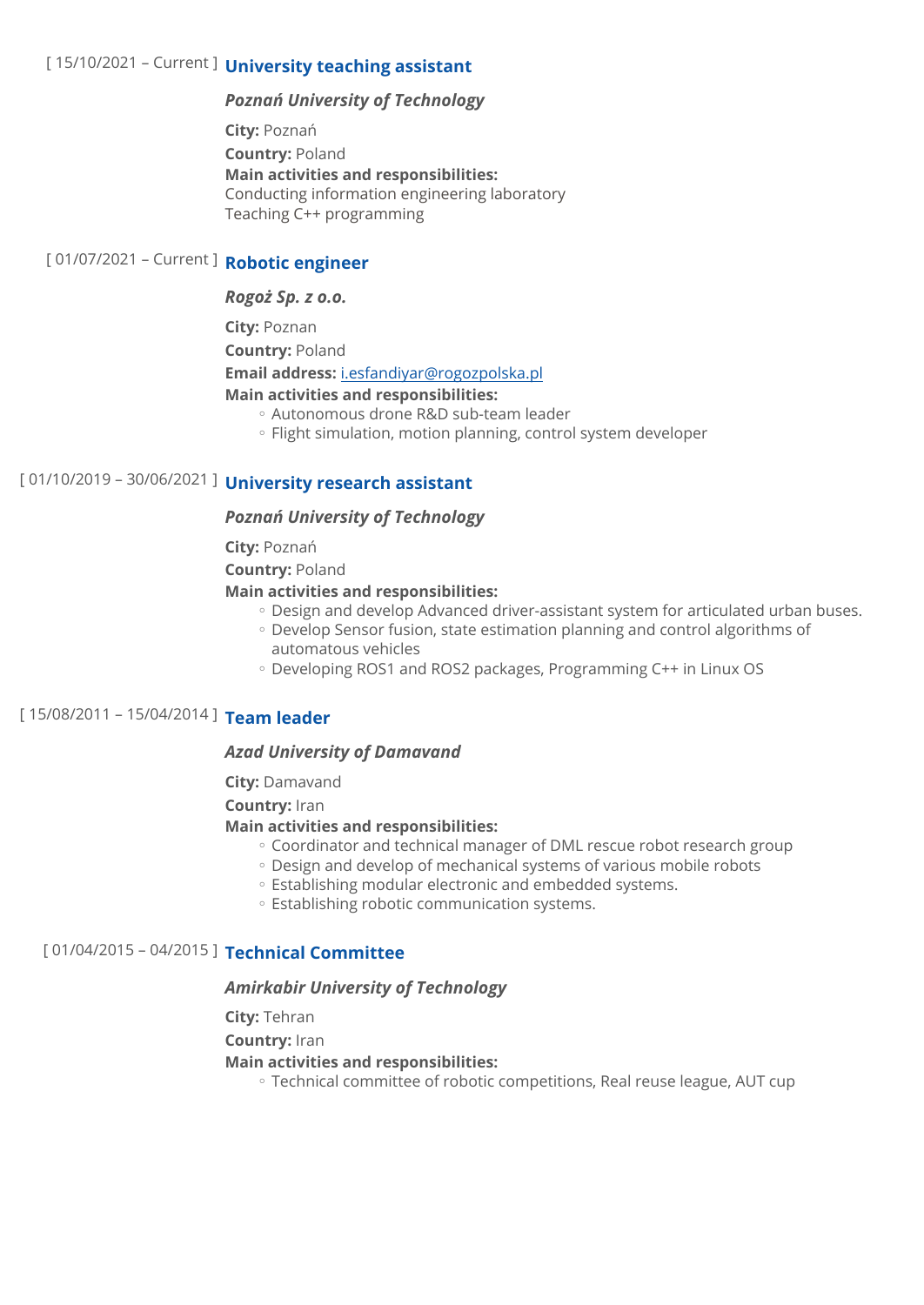#### *Spadana Co*

**City:** Pardis

**Country:** Iran

#### **Main activities and responsibilities:**

- Vending machine production line manager ◦
- Mechanical system design ◦

# [ 29/02/2012 – 15/07/2017 ] **Mechatronics engineer**

#### *Azargostar Damavand Co.*

**City:** Rudehen

**Country:** Iran

#### **Main activities and responsibilities:**

- BMS system design and installation
- Piping systems design
- Security systems installation

## **DIGITAL SKILLS**

#### **Engineering Software**

TIA Portal (Beginner) | Solidworks (Excellent) | Matlab and Simulink (Expert) | Autode sk AutoCad (Intermediate)

#### **General Software**

Microsoft office(WordExcel Powerpoint Outlook) | Adobe Crative Suite | Microsoft projects | Work management tools (Trello, Slack)

#### **Programming Languages**

C/C++ OOP (Intermediate) | PLC Ladder Logical Programming (beginner) | Shell Script (Bash) | Python (Intermediate)

#### **Robotics**

Linux OS | Autonomous Vehicles | ROS1/2 | Embeded Systems | Communication Protocols | State estimation | LAN/WAN | SLAM | Machine Design | Sensor Fusion | Mobile Robots | Optimization Methods | Source control GIT | Automation systems

#### **Programming/Robotic Libraries**

QT Creator | GTSAM | CasADi | Autodiff | Modbus | CAN bus | Pigpio

#### **Soft Skills**

Creativity and innovation | Organizational and planning skills | Team Management & Team Work | Problem identifying and problem solving | Critical Thinking

# **VOLUNTEERING**

[ 01/05/2016 – 15/07/2016 ] **Cultural exchange program (WorldTalks and KidSpeak)** AIESEC organization, Poznan, Poland, Summer

[ 31/07/2019 – 31/08/2019 ]

# **Educational project, Providing English language and creativity classes for student**

Ankizy Gasy foundation , Madagascar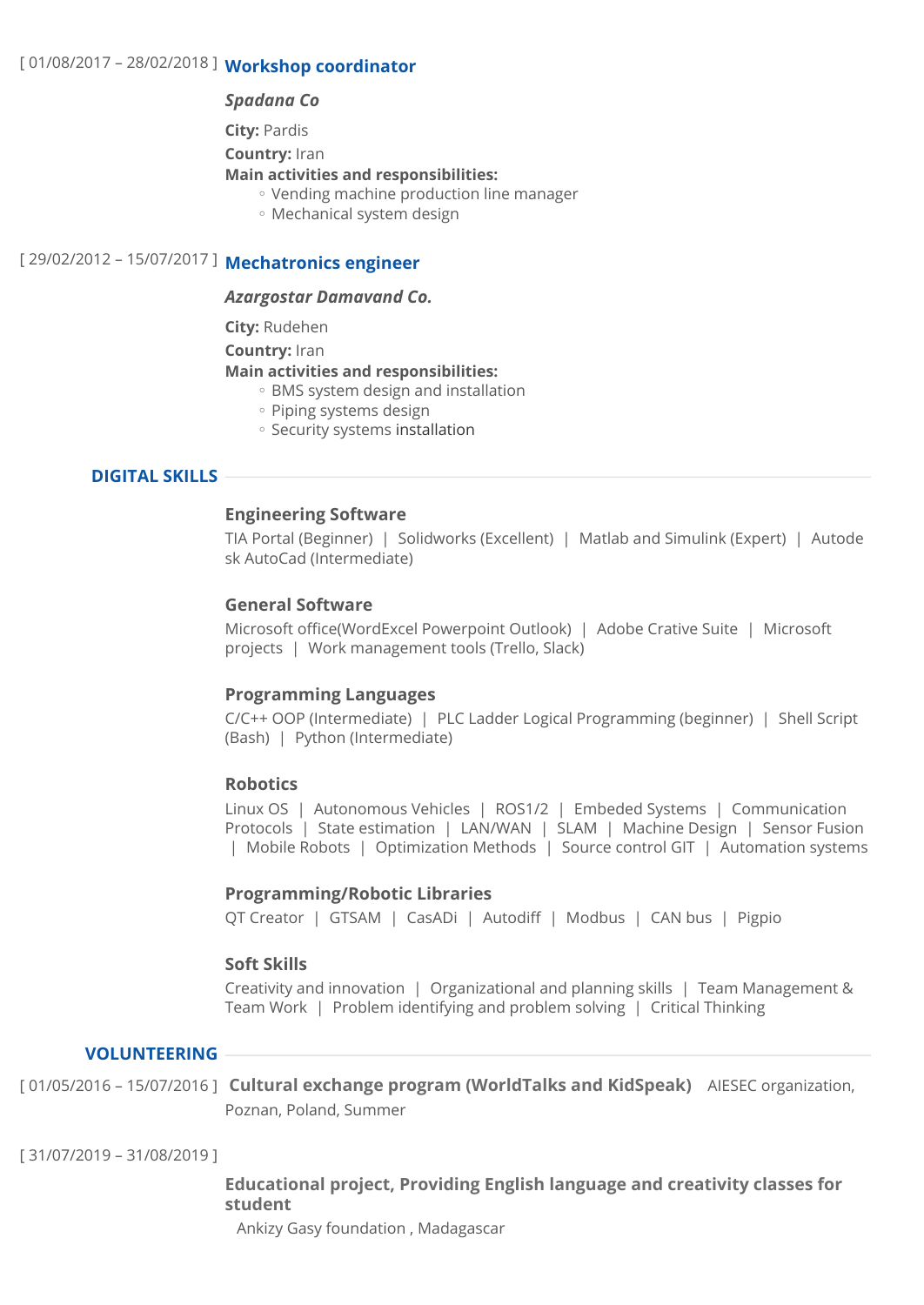#### **HONOURS AND AWARDS**

- [ 10/06/2012 ] **Best in class manipulation (1st place) Real rescue robot Awarding institution:**  RoboCup, Mexico City, Mexico
- [ 13/03/2016 ] **Distinguished researcher of the year Awarding institution:** Damavand Azad University
- [ 28/03/2015 ] **Best in class manipulation (1st place) Real rescue robot Awarding institution:**  IranOpen RoboCup Competitions Awarded for 3 years (2012, 2014, 2015)
- [ 28/03/2015 ] **Best in class innovation (1st place) Real rescue robot Awarding institution:** Ira nOpen RoboCup Competitions
- [ 15/10/2014 ] **1st Place Real rescue robot league Awarding institution:** Khayam Robotic Competitions , Iran
- [ 15/04/2013 ] **2nd Place Real rescue robot league Awarding institution:** Roboland Robotic Competitions , Iran

## **LANGUAGE SKILLS**

**English LISTENING** C1 **READING** C2 **WRITING** B2 **SPOKEN PRODUCTION** C2 **SPOKEN INTERACTION** C2 **Mother tongue(s):** Persian **Other language(s):** 

## **Polish**

**LISTENING** B1 **READING** B1 **WRITING** A2 **SPOKEN PRODUCTION** B1 **SPOKEN INTERACTION** B1

#### **DRIVING LICENCE**

| Motorbikes: AM |    |
|----------------|----|
| Cars:          | B1 |
| Cars:          | B  |

# **HOBBIES AND INTER‐**

#### **ESTS**

**Visual Arts** Photography, Videography and create visual content

**Web Design** WordPress developer